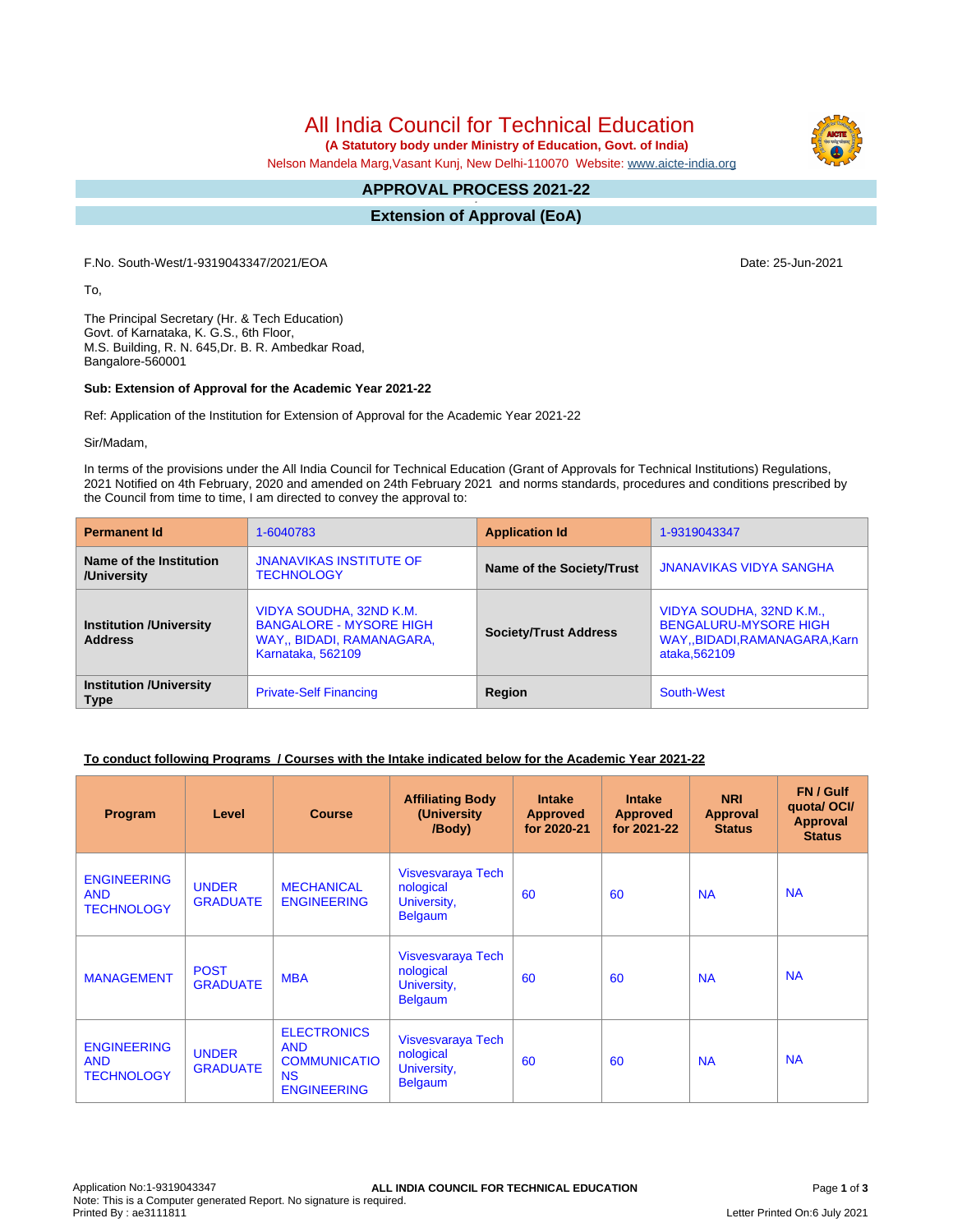| <b>ENGINEERING</b><br><b>AND</b><br><b>TECHNOLOGY</b> | <b>UNDER</b><br><b>GRADUATE</b> | <b>COMPUTER</b><br><b>SCIENCE AND</b><br><b>ENGINEERING</b> | Visvesvaraya Tech<br>nological<br>University,<br><b>Belgaum</b> | 60 | 60 | <b>NA</b> | <b>NA</b> |
|-------------------------------------------------------|---------------------------------|-------------------------------------------------------------|-----------------------------------------------------------------|----|----|-----------|-----------|
| <b>ENGINEERING</b><br><b>AND</b><br><b>TECHNOLOGY</b> | <b>UNDER</b><br><b>GRADUATE</b> | <b>CIVIL</b><br><b>ENGINEERING</b>                          | Visvesvaraya Tech<br>nological<br>University,<br><b>Belgaum</b> | 60 | 60 | <b>NA</b> | <b>NA</b> |

**It is mandatory to comply with all the essential requirements as given in APH 2021-22 (Appendix 6)**

## **Important Instructions**

- 1. The State Government/ UT/ Directorate of Technical Education/ Directorate of Medical Education shall ensure that 10% of reservation for Economically Weaker Section (EWS) as per the reservation policy for admission, operational from the Academic year 2019-20 is implemented without affecting the reservation percentages of SC/ ST/ OBC/ General. However, this would not be applicable in the case of Minority Institutions referred to the Clause (1) of Article 30 of Constitution of India. Such Institution shall be permitted to increase in annual permitted strength over a maximum period of two years.
- 2. The Institution offering courses earlier in the Regular Shift, First Shift, Second Shift/Part Time now amalgamated as total intake shall have to fulfil all facilities such as Infrastructure, Faculty and other requirements as per the norms specified in the Approval Process Handbook 2021-22 for the Total Approved Intake. Further, the Institutions Deemed to be Universities/ Institutions having Accreditation/ Autonomy status shall have to maintain the Faculty: Student ratio as specified in the Approval Process Handbook.
- 3. Strict compliance of Anti-Ragging Regulation, Establishment of Committee for SC/ ST, Establishment of Internal Complaint Committee (ICC), Establishment of Online Grievance Redressal Mechanism, Barrier Free Built Environment for disabled and elderly persons, Fire and Safety Certificate should be maintained as per the provisions made in Approval Process Handbook and AICTE Regulation notified from time to time.
- 4. In case of any differences in content in this Computer generated Extension of Approval Letter, the content/information as approved by the Executive Council / General Council as available on the record of AICTE shall be final and binding.

**Prof.Rajive Kumar Member Secretary, AICTE**

Copy \*\* to:

- **1. The Director of Technical Education\*\*, Karnataka**
- **2**. **The Registrar\*\*,** Visvesvaraya Technological University, Belgaum
- **3. The Principal / Director,** JNANAVIKAS INSTITUTE OF TECHNOLOGY Vidya Soudha, 32Nd K.M. Bangalore - Mysore High Way,, Bidadi,Ramanagara, Karnataka,562109
- **4. The Secretary / Chairman,** VIDYA SOUDHA, 32ND K.M., BENGALURU-MYSORE HIGH WAY,